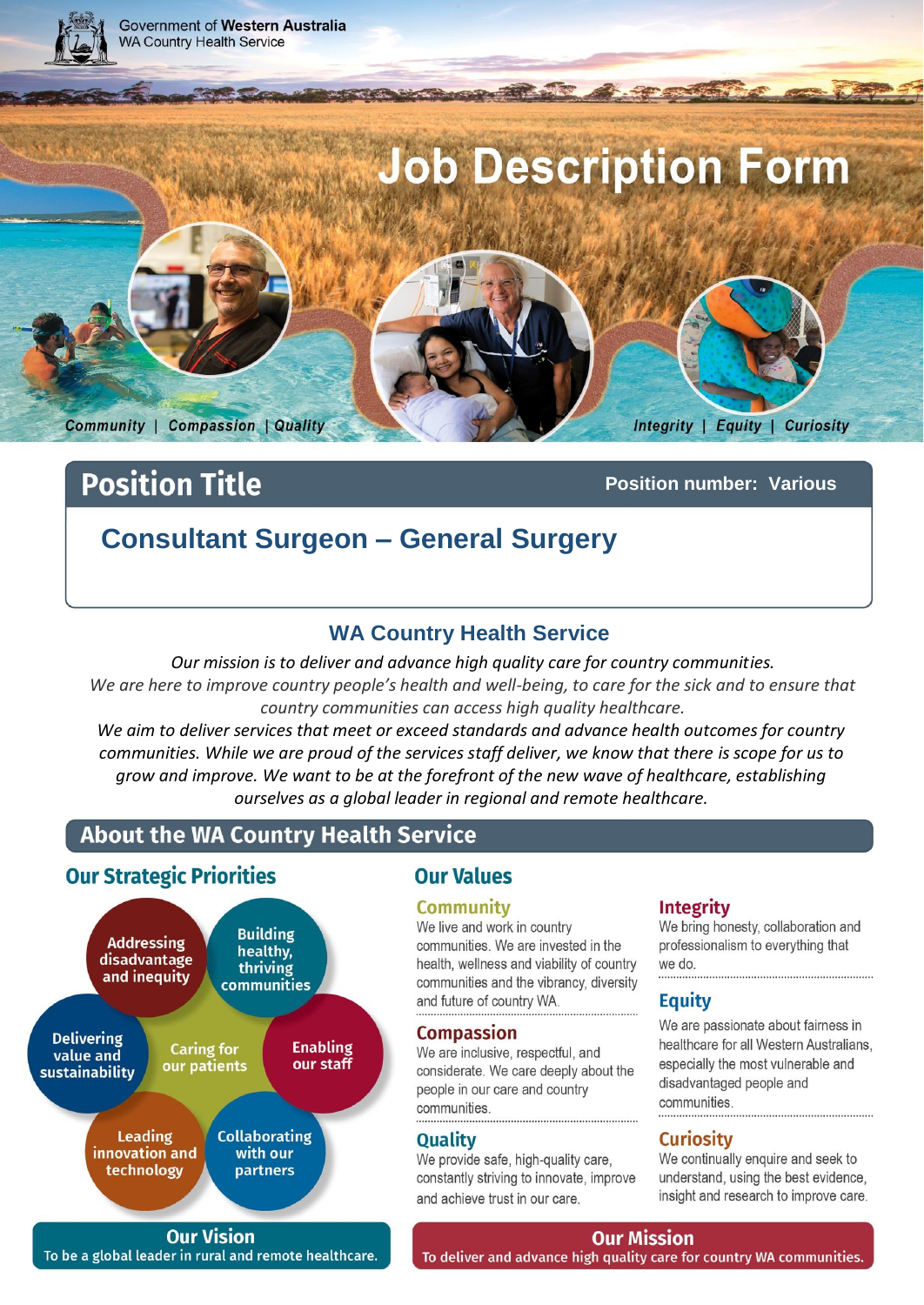| Position Title: Consultant - Surgeon - General | <b>Position Number: Various</b> | Classification: MP Year 1-9 or Year 1 |
|------------------------------------------------|---------------------------------|---------------------------------------|
| Surgery                                        |                                 | $-6$ (depending on location)          |

# **Position Details**

| <b>Position Number:</b>        | Various                                                   | <b>Registration Date:</b> | 01/11/2021 |
|--------------------------------|-----------------------------------------------------------|---------------------------|------------|
| Classification:                | Consultant Year 1 - 9 or                                  | Location:                 | Various    |
|                                | Consultant Year $1 - 6$                                   |                           |            |
|                                | (depending on location)                                   |                           |            |
| Award / Agreement:             | WA HEALTH SYSTEM - MEDICAL PRACTITIONERS - AMA INDUSTRIAL |                           |            |
|                                | <b>AGREEMENT 2016</b>                                     |                           |            |
| <b>Organisational Context:</b> | <b>Medical Services</b>                                   |                           |            |

### **Position Overview**

- Provides high standard of surgical care to surgical patients in region.
- Provides administrative leadership in combination with other Surgeons and with the clinical nure specialist of Surgery.
- Participates in programs to ensure safety and quality of surgical services including audit, incident review and clinical practice improvement projects.
- Takes responsibility for policy development and review and provides training, supervision and education for trainee medical officers.

# **Reporting Relationships**

| <b>Responsible to:</b>                      | Other positions reporting to this position:    |
|---------------------------------------------|------------------------------------------------|
| <b>Director Medical Service</b>             | <b>Visiting Medical Staff</b>                  |
|                                             | Health Service Medical Practitioners Year 1 -3 |
|                                             | Senior Medical Practitioners Year $1 - 3$      |
| This position:                              |                                                |
| <b>Consultant Anaesthetist</b>              |                                                |
|                                             |                                                |
|                                             |                                                |
| <b>Positions under direct supervision:</b>  |                                                |
| Senior Registrar Year 1-2                   |                                                |
| Trainee Registrar Year 1 - 7                |                                                |
| Registrars Year $1 - 7$                     |                                                |
| <b>Resident Medical Officers Year 1 - 3</b> |                                                |
|                                             |                                                |

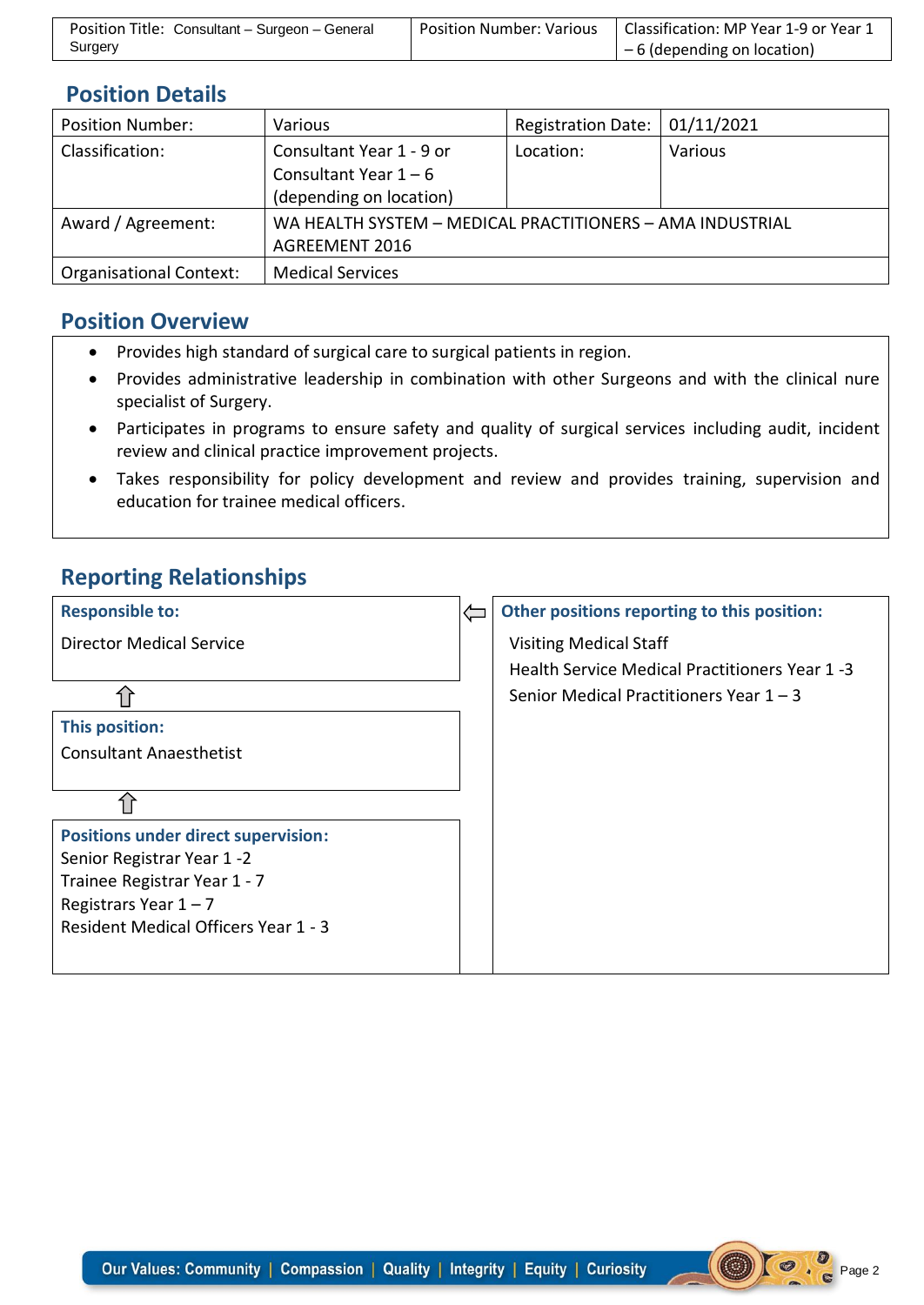# **Key Duties/Responsibilities**

#### 1. **CLINICAL**

- 1.1. Supervises, co-ordinates and manages the care of the regions general surgery patients.
- 1.2. Works as part of a multidisciplinary team to provide clinical management of Goldfields general surgical patients.
- 1.3. Develops and provides an integrated WA Country Health Service (WACHS) regional general surgery service including the provision of telephone and videoconference consultation and advice. Service provision will need to be flexible and may vary from time to time depending on organisational needs and objectives.
- 1.4. Maintains quality patient medical records according to health service protocols.
- 1.5. Promptly writes discharge summaries on inpatients that have been under their care.

### 2. **CLINICAL ADMINISTRATION**

- 2.1. Fulfils role and responsibilities of Head of Department, Surgical Services.
- 2.2. Ensures the ongoing application of continuous quality improvement principles in systematically evaluating and meeting customer needs, including participating/undertaking in clinical governance activities.
- 2.3. Ensures compliance with relevant standards, legislation and regulatory requirements.
- 2.4. Commits to developing the WACHS region as a centre of excellence for provision of rural health in Western Australia.
- 2.5. Participates in departmental and doctors committee meetings as required or invited.
- 2.6. Attends to medico legal issues that arise concerning patients that have been under their care and advises the Operations Manager and Regional Director Medical Services (RDMS) about complaints received pertaining to themselves or other doctors in the hospital.

### 3. **EDUCATION**

- 3.1. Supervises junior medical staff, including assessment of staff performance in relation to clinical competence, adherence to standards, timely and accurate documentation, and communication with patients, relatives, peers, other staff and doctors in other hospitals and in the community.
- 3.2. Participates in professional continuing educational activities, regular performance review and provides evidence of maintaining current knowledge and skills.
- 3.3. Participates in general continuing educational activities and postgraduate training programs for junior medical staff, particularly trainees in general surgery.
- 3.4. Participates in Teaching Programs for undergraduate medical students.
- 3.5. Supervises, guides and teaches nursing, allied health and other support staff as appropriate.
- 3.6. Participates in departmental academic activities.

### 4. **LEADERSHIP**

- 4.1 Demonstrates excellence in interpersonal skills when dealing with patients, colleagues, nursing, allied health and support staff.
- 4.3 Participates in WACHS Goldfields Emergency Management Program planning, strategy and practices.

4.3 Participates in clinical research where appropriate and active promotion of research activities wherever possible.

#### **5. OTHER**

- 5.1 Other duties as directed by the Regional Director or Regional Director Medical
- 5.2 May be required to assist with regional duties.